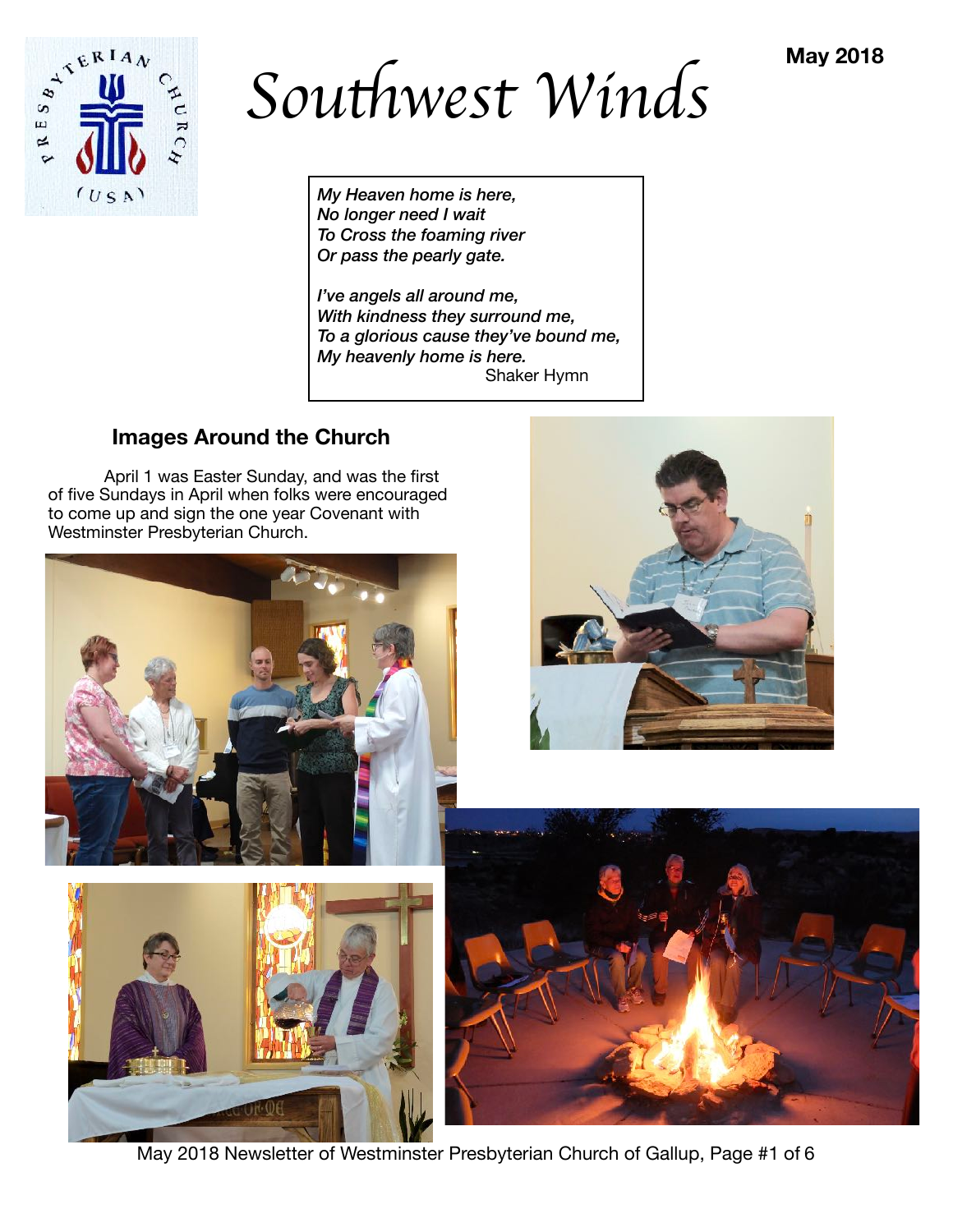

Easter Sunday







Assembling Homeless Bags



May 2018 Newsletter of Westminster Presbyterian Church of Gallup, Page #2 of 6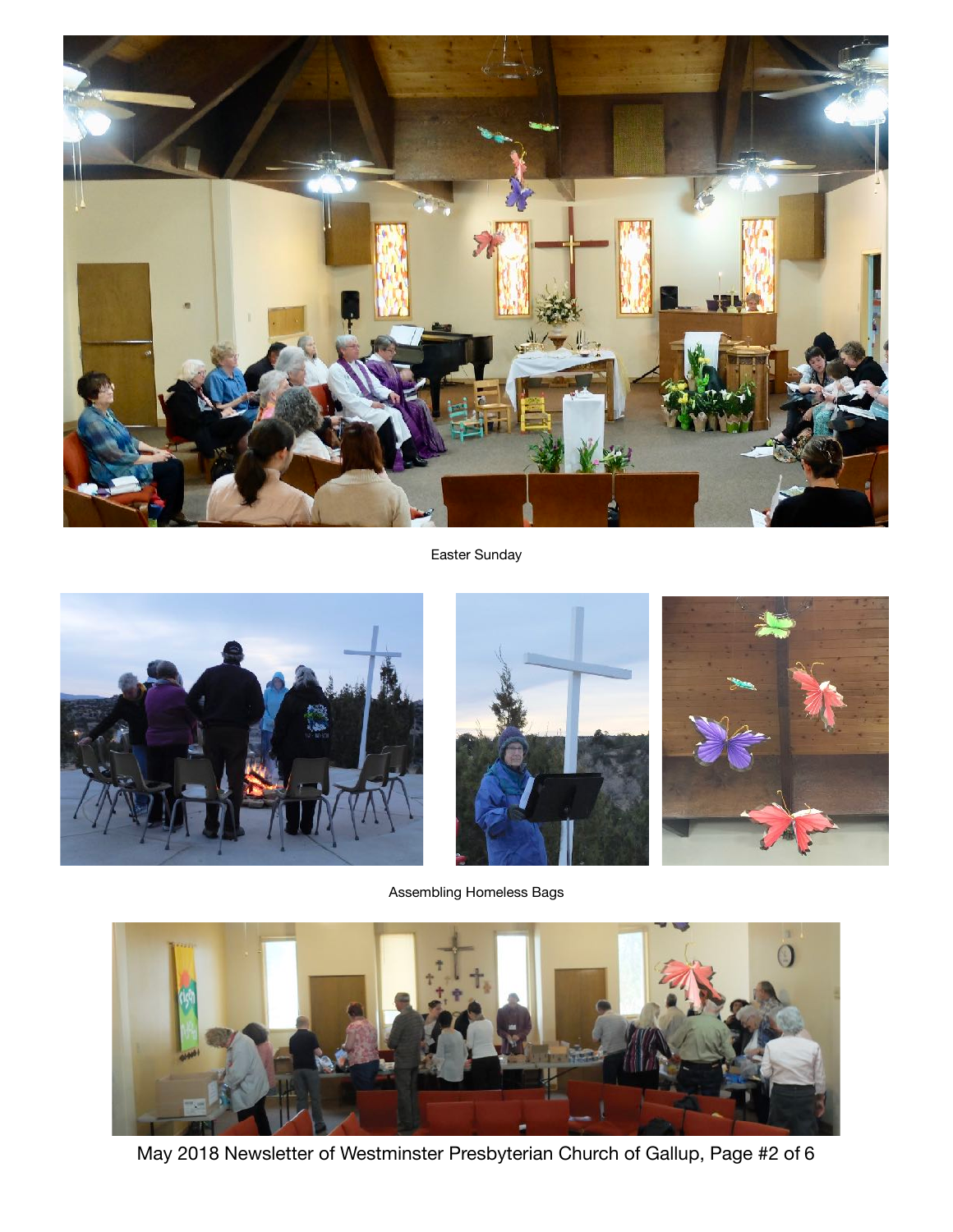# **April 12th Session Actions**

Kathy and I were called out of town and I missed the meeting so this report was extracted from the notes and reports kindly supplied by our Clerk of Session, Valdine Brower.

The plans for the playground were discussed. The play-set cost \$2,202.49 and additional costs incurred were for rental of the skid steer loader and the rubber mulch for cushioning.





## **The Following policies were passed by Session on April 12, 2018:**

1. That persons given authority and responsibility over specific areas of church life be given the authority to spend funds budgeted for that area within the budget, without having to have every expense approved by the Session. Further, that in the case that an expense will exceed the budget, the person in authority will report to the Session for its input, and for support in seeking funds outside the budget (fundraising). Funds for a project are to be raised before the project is initiated.

2. That all projects, including volunteer, be approved through the chairperson of the appropriate committee, and scheduled through the church office.

3. That all funds taken for church purposes be recorded through the intake process (including amount and name of giver (s), and that cash not be taken home by individuals on behalf of the church.

All funds will be taken to the bank after church, event, etc. to be deposited in the night deposit.

## **Other Announcements at Session:**

- The first **Congregational Council Meeting** using the consensus model will be held September 9, 2018.
- A **strategic planning workshop** will be held Friday June 1st from 7:00 p.m. to 9:00 p.m., and Saturday, June 2nd from 9:00 a.m. - 4:00 p.m.. All session members, active deacons, and members of the Vision Team are strongly urged to attend.
- The money from the **Gary Paul Concert** will used toward building our playground.

## **Brief Financial Report from the Treasurer as of March 31:**

| Cash on hand (bank balance)\$12,366.51     |  |
|--------------------------------------------|--|
| Checkbook register balance12,249.48        |  |
| Cash dispensed (cleared the bank)15,192.43 |  |
|                                            |  |

### **The next scheduled Session meeting is May 10, 2018 at 7:00 p.m..**

The session meeting was opened and closed with prayer.

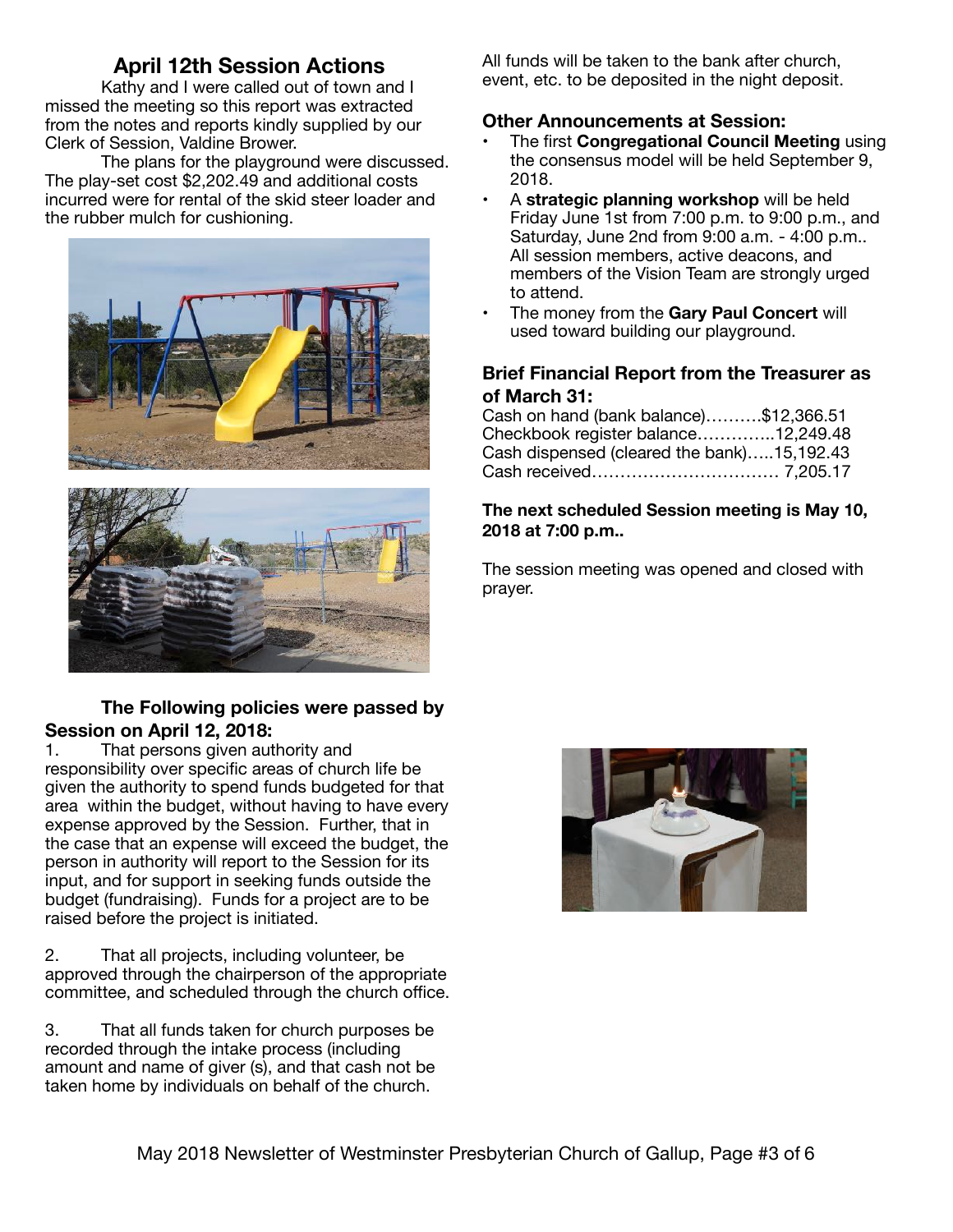## **From the Deacons**

With many, many thanks – on April 8<sup>th</sup>, Pastor Lorelei shared a message from Acts 4:32-35 about unified believers sharing all they had. There was a great grace upon those early believers and there is an incredible grace upon the people serving Christ at Westminster. Pastor Lorelei charged us to go home and write out Acts 4:32-35 and put it someplace that we could reflect upon it. How were we called to serve those in need among us? Immediately after the service, people gathered to work and put together the We Care Bags, so we could each have a care package (or 2 or 3) in our cars to hand out to people in need. Thank you so much to all who contributed (time, goods, monetary donations) to making this project a success.

It is such a joy to serve Christ with this body of believers. That day at the end of the service we heard about a need and saw an immediate response to Pastor Lorelei's message, her charge, and the scripture lesson. Thank you so much for reaching out to support a need in our midst. While our Session would much prefer that our donations come through a formal giving process to be recorded, it truly reminded me of the Acts passage when the believers sold their possessions and brought the proceeds of what was sold and laid it at the apostles' feet, so it could be distributed to those in need. Well done my fellow servants, well done.

\_\_\_\_\_\_\_\_\_\_\_\_\_\_\_\_\_\_\_\_\_\_\_\_\_\_\_\_\_\_\_\_\_\_\_\_\_\_\_\_\_\_\_\_\_\_\_

Looking Ahead – New Teacher Orientation will take place in early August. Westminster would once again like to put together some goodie bags to welcome the new teachers to Gallup. We are collecting items to include in the new teacher orientation welcome bags and will collect throughout June and July. Suggested items include: cracker sandwiches, mini-hand sanitizers, candy, Emergence-C, snack bars, dry erase markers, Post-It note pads, Band-Aids, paper clips, or any other small items a new teacher might enjoy. Please place items in the collection box on the table in the fellowship area. Thanks in advance!!

## **The Westminster Presbyterian Covenant**

The following is is list of people who during the month of April have signed the covenant which reads, "I covenant to growth in Jesus Christ and with the life of this congregation for one year."

- 1. Marcia Monterroso
- 2. David Conejo
- 3. Sharna Sutherin
- 4. **Kathy Mezoff**
- 5. John Mezoff 6. Mike Faz
- 7. Rev. Lorelei Kay
- 8. Bruce Williams
- 9. **Holly Stravers**
- 10. **Andrew Stravers**
- 11. **Pam Burgess**
- 12. Serenea Robare
- 13. Lucille Begay
- 14. **Heather Nasi**
- 15. **Juliana Stravers**
- 16. Scott Nydam
- 17. **Erica Birlew**
- 18. Betsy Windisch

## **Mission Statement, Possible Changes**

Lorelei, in her leadership training with Bill Lee (of the Chamber of Commerce and McKinley County Commission), learned that the WPC Mission Statement developed at our January All-Church Retreat is actually a values statement. The Session and Vision Team met on April 18, and formulated a proposed revision, to be presented to the congregation on May 6.

#### **The Statement created January 19 and 20:**

*We are a family of believers in Jesus Christ, who imperfectly embody the love of God.* 

*We desire to live in harmony with Mother Earth and all of God's Creation. We are a community that cherishes and practices worship, healing, hospitality, justice, peacemaking, and spiritual growth.* 

*We publicly affirm all peoples, as created in the image of God and invite all to join us on this journey.* 

#### **The Proposed Revision: Our Values**

We, the community of Westminster Presbyterian Church, desire to live in harmony with Mother Earth and all of God's Creation. We are a community that cherishes and practices worship,

Nicole Jones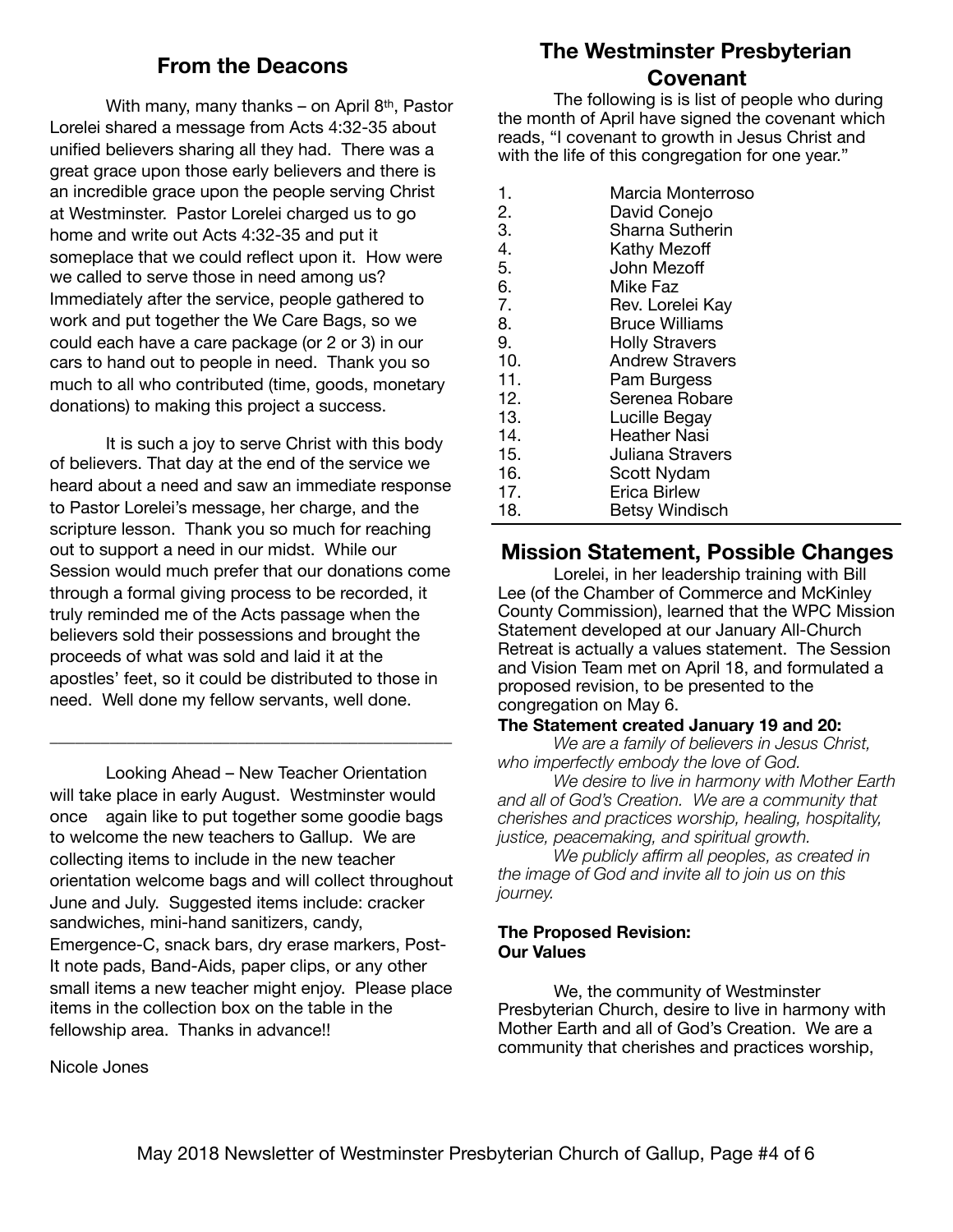healing, hospitality, justice, peacemaking, and spiritual growth.

### **Our Mission**

We are a family of believers in Jesus Christ, who imperfectly embody the love of God. As a community of faith, we are called to make visible to the world God's hope for humanity and all of creation. We proclaim Jesus in thought, word, and deed. We welcome and publicly affirm all peoples as created in the image of God and invite all to join us on this journey.

#### **Our Vision**

Thought: We are intentional about our faith, reading scriptures in community and discerning together God's character and God's guiding.

Word: We listen for God to speak through the person and teachings of Jesus. We have the courage to speak out in support of social justice.

Deed: Our faith is made alive in our actions.

All of these come together when we gather as the people of god - including people of all sexual orientations and gender identities; of varied cultures, classes and statuses; and with differing understandings of the Divine - seeking truth and lifting each other up with compassion and love.

## **Playground Assembly Finished on May 5, but More Mulch Needed**



Work Crew Saturday May 5, 2017, Joshua took the Picture Holly Provided a great lunch to the workers.



May 2018 Newsletter of Westminster Presbyterian Church of Gallup, Page #5 of 6